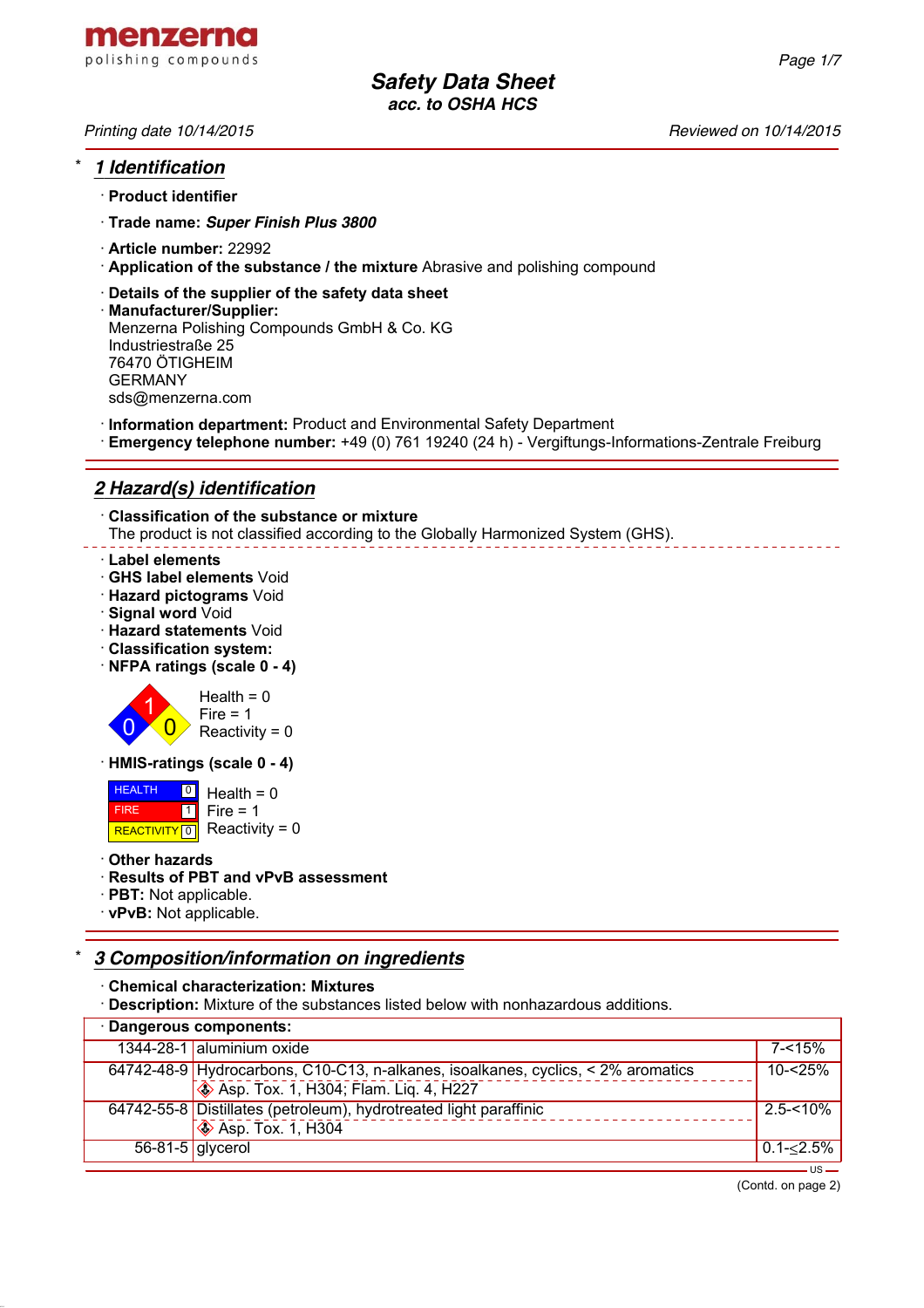menzerna polishing compounds

*Printing date 10/14/2015 Reviewed on 10/14/2015*

**Trade name:** *Super Finish Plus 3800*

(Contd. of page 1)

# *4 First-aid measures*

- · **Description of first aid measures**
- · **General information:** No special measures required.
- · **After inhalation:** Supply fresh air; consult doctor in case of complaints.
- · **After skin contact:**

Immediately wash with water and soap and rinse thoroughly.

If skin irritation continues, consult a doctor.

- · **After eye contact:**
- Rinse opened eye for several minutes under running water. If symptoms persist, consult a doctor.
- · **After swallowing:**

Rinse out mouth and then drink plenty of water.

If symptoms persist consult doctor.

- · **Information for doctor:**
- · **Most important symptoms and effects, both acute and delayed** No further relevant information available.
- · **Indication of any immediate medical attention and special treatment needed** Treat according to symptoms.

# *5 Fire-fighting measures*

- · **Extinguishing media**
- · **Suitable extinguishing agents:** Water spray, foam, dry powder or carbon dioxide.
- · **For safety reasons unsuitable extinguishing agents:** Water with full jet
- · **Special hazards arising from the substance or mixture** Nitrogen oxides (NOx)
- · **Advice for firefighters**
- · **Protective equipment:**

Wear self-contained respiratory protective device.

Wear fully protective suit.

# *6 Accidental release measures*

· **Personal precautions, protective equipment and emergency procedures**

Keep unnecessary personnel away. Ensure adequate ventilation. Use personal protection recommended in section 8.

- · **Environmental precautions:**
- Dilute with plenty of water.

Do not allow to enter sewers/ surface or ground water.

- · **Methods and material for containment and cleaning up:**
- Absorb with liquid-binding material (sand, diatomite, acid binders, universal binders, sawdust).
- **Reference to other sections** See Section 7 for information on safe handling. See Section 8 for information on personal protection equipment. See Section 13 for disposal information.

# *7 Handling and storage*

- · **Handling:**
- · **Precautions for safe handling** No special precautions are necessary if used correctly.
- · **Information about protection against explosions and fires:** No special measures required.
- · **Conditions for safe storage, including any incompatibilities**
- · **Storage:**
- · **Requirements to be met by storerooms and receptacles:**
- Store in a well-ventilated place. Storage temperature: between 15 °C and 25 °C.
- · **Information about storage in one common storage facility:** Not required.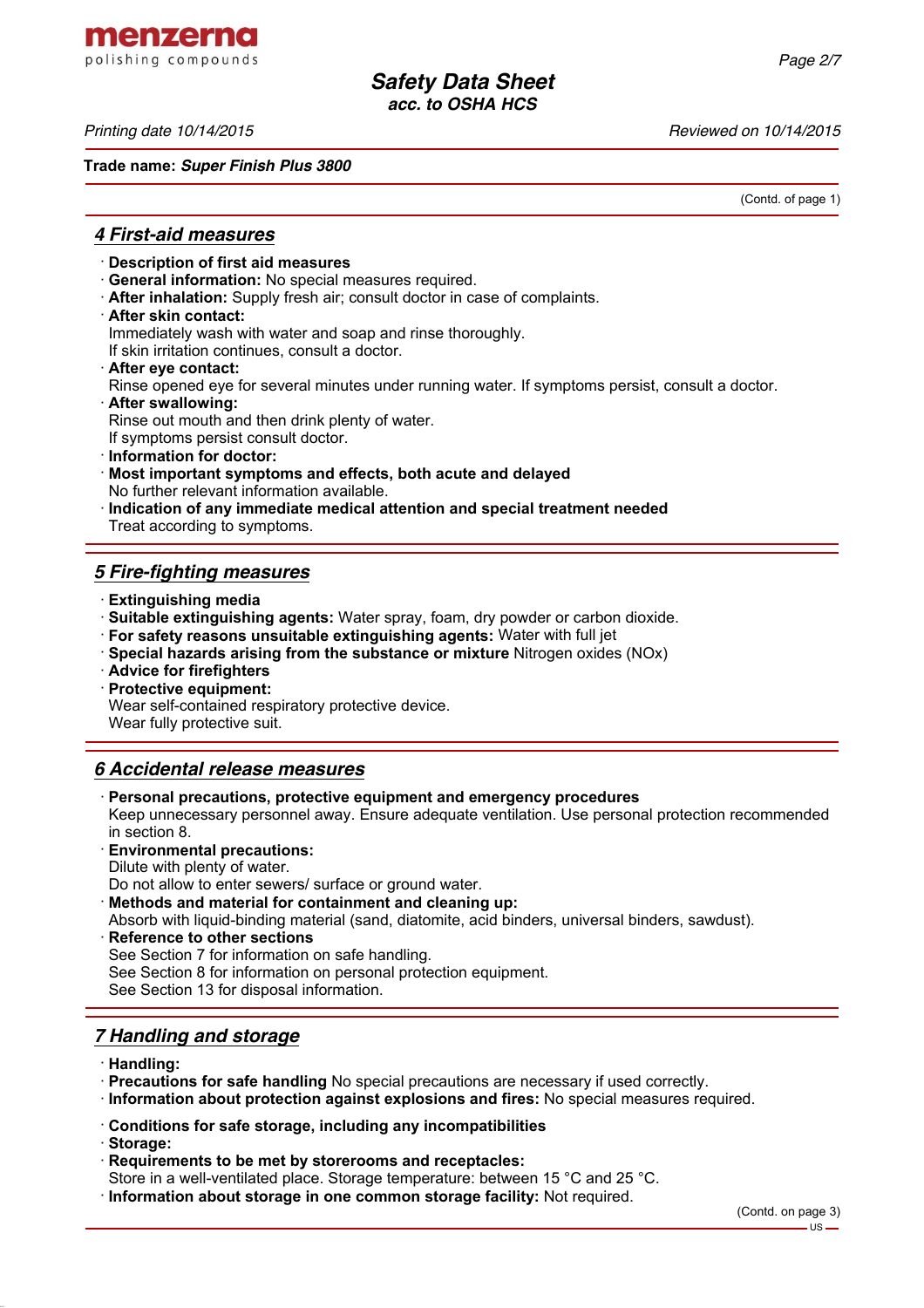menzerna polishing compounds

*Printing date 10/14/2015 Reviewed on 10/14/2015*

**Trade name:** *Super Finish Plus 3800*

· **Further information about storage conditions:** None.

· **Specific end use(s)** No further relevant information available.

# *8 Exposure controls/personal protection*

· **Additional information about design of technical systems:** No further data; see item 7.

# · **Control parameters**

| <b>UUIIIUI PALAILICICI S</b>                                                                                        |  |  |  |
|---------------------------------------------------------------------------------------------------------------------|--|--|--|
| Components with limit values that require monitoring at the workplace:                                              |  |  |  |
| 1344-28-1 aluminium oxide                                                                                           |  |  |  |
| Long-term value: 15 <sup>*</sup> ; 15 <sup>**</sup> mg/m <sup>3</sup><br>PEL<br>*Total dust; ** Respirable fraction |  |  |  |
| Long-term value: 10* 5** mg/m <sup>3</sup><br><b>REL</b><br>*Total dust **Respirable fraction                       |  |  |  |
| Long-term value: 1* mg/m <sup>3</sup><br>TLV<br>as AI; *as respirable fraction                                      |  |  |  |
| 64742-55-8 Distillates (petroleum), hydrotreated light paraffinic                                                   |  |  |  |
| TWA Long-term value: 5 mg/m <sup>3</sup>                                                                            |  |  |  |
| Additional information: The lists that were valid during the creation were used as basis.                           |  |  |  |
| Fwaasusa sandusla                                                                                                   |  |  |  |

· **Exposure controls**

· **Personal protective equipment:**

## · **General protective and hygienic measures:**

The usual precautionary measures for handling chemicals should be followed.

· **Breathing equipment:** Not necessary if room is well-ventilated.

## · **Protection of hands:**

Protective gloves are recommended.

The glove material has to be impermeable and resistant to the product/ the substance/ the preparation. Due to missing tests no recommendation to the glove material can be given for the product/ the preparation/ the chemical mixture.

Selection of the glove material on consideration of the penetration times, rates of diffusion and the degradation

## · **Material of gloves**

The selection of the suitable gloves does not only depend on the material, but also on further marks of quality and varies from manufacturer to manufacturer. As the product is a preparation of several substances, the resistance of the glove material can not be calculated in advance and has therefore to be checked prior to the application.

· **Penetration time of glove material**

The exact break through time has to be found out by the manufacturer of the protective gloves and has to be observed.

- **Eve protection: Safety glasses**
- **Body protection:** Protective work clothing

# *9 Physical and chemical properties*

| Information on basic physical and chemical properties |                 |                    |
|-------------------------------------------------------|-----------------|--------------------|
| <b>General Information</b>                            |                 |                    |
| · Appearance:                                         |                 |                    |
| Form:                                                 | Viscous         |                    |
| Color:                                                | Grev            |                    |
| · Odor:                                               | Characteristic  |                    |
| $\cdot$ Odour threshold:                              | Not determined. |                    |
|                                                       |                 | (Contd. on page 4) |

(Contd. of page 2)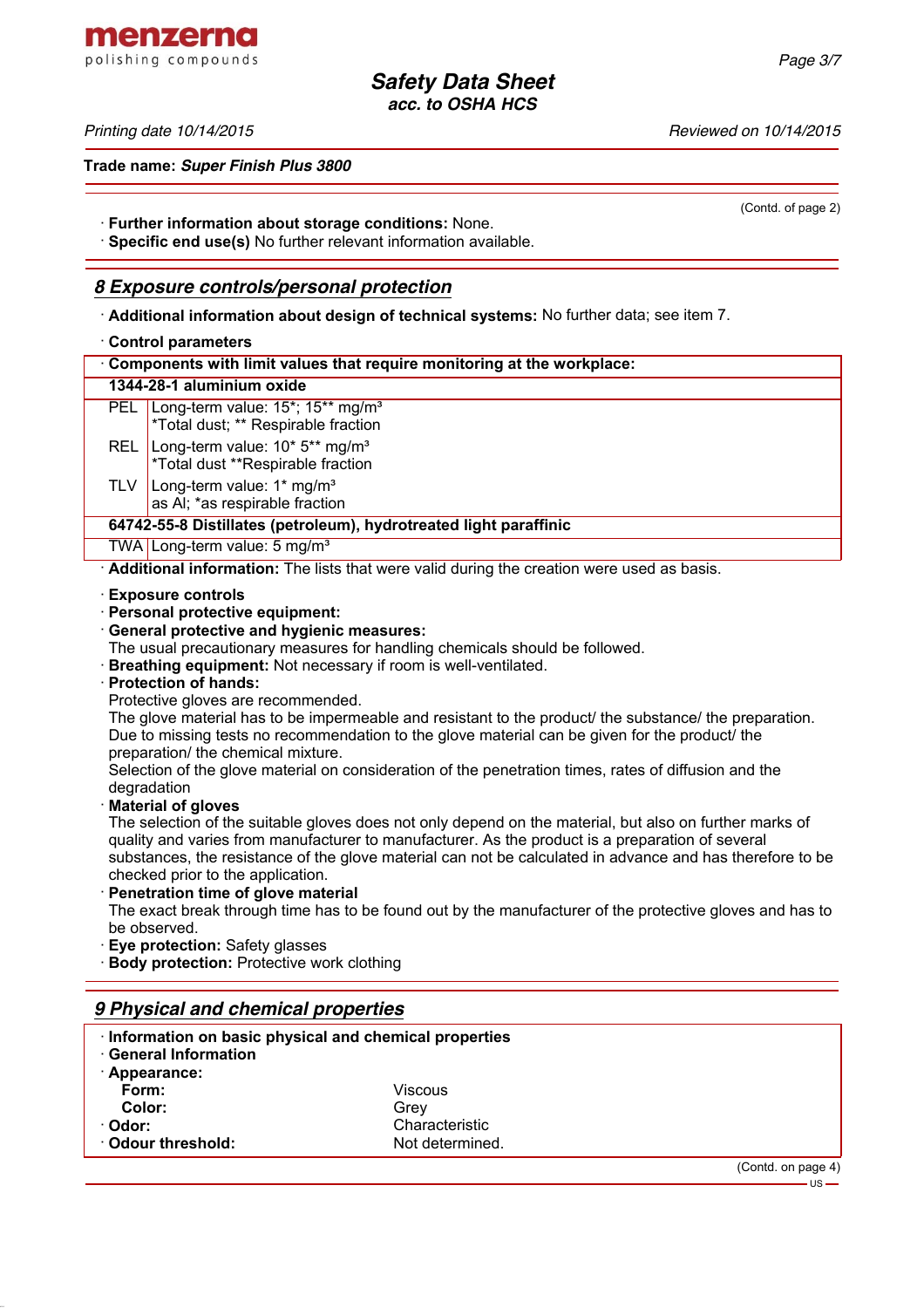menzerna polishing compounds

*Printing date 10/14/2015 Reviewed on 10/14/2015*

**Trade name:** *Super Finish Plus 3800*

|                                                                                                        | (Contd. of page 3)                                                                           |  |  |  |
|--------------------------------------------------------------------------------------------------------|----------------------------------------------------------------------------------------------|--|--|--|
| $\cdot$ pH-value at 20 °C (68 °F):                                                                     | > 7                                                                                          |  |  |  |
| Change in condition<br><b>Melting point/Melting range:</b><br><b>Boiling point/Boiling range:</b>      | Undetermined.<br>$> 100 °C$ ( $> 212 °F$ )                                                   |  |  |  |
| · Flash point:                                                                                         | $> 100 °C$ ( $> 212 °F$ )                                                                    |  |  |  |
| · Flammability (solid, gaseous):                                                                       | Not applicable.                                                                              |  |  |  |
| Decomposition temperature:                                                                             | Not determined.                                                                              |  |  |  |
| · Auto igniting:                                                                                       | Product is not selfigniting.                                                                 |  |  |  |
| · Danger of explosion:                                                                                 | Product does not present an explosion hazard.                                                |  |  |  |
| $\cdot$ Density at 20 °C (68 °F):<br>· Relative density<br>· Vapour density<br><b>Evaporation rate</b> | 1 g/cm <sup>3</sup> (8.345 lbs/gal)<br>Not determined.<br>Not determined.<br>Not determined. |  |  |  |
| · Solubility in / Miscibility with<br>Water:                                                           | Partly miscible.                                                                             |  |  |  |
| · Partition coefficient (n-octanol/water): Not determined.                                             |                                                                                              |  |  |  |
| · Viscosity:<br>Dynamic:<br>Kinematic at 40 °C (104 °F):                                               | Not determined.<br>$> 20.5$ mm <sup>2</sup> /s                                               |  |  |  |
| · Solvent content:<br><b>VOC content:</b><br><b>Other information</b>                                  | 13,0 %<br>680.8 g/l / 5.68 lb/gl<br>No further relevant information available.               |  |  |  |
|                                                                                                        |                                                                                              |  |  |  |

# *10 Stability and reactivity*

· **Reactivity** None under normal conditions.

· **Chemical stability**

· **Thermal decomposition / conditions to be avoided:**

No decomposition if used according to specifications.

- · **Possibility of hazardous reactions** No dangerous reactions known.
- · **Conditions to avoid** No further relevant information available.
- · **Incompatible materials:** No further relevant information available.
- · **Hazardous decomposition products:** No dangerous decomposition products known.

# *11 Toxicological information*

· **Information on toxicological effects**

· **Acute toxicity:**

· **LD/LC50 values that are relevant for classification:**

**64742-48-9 Hydrocarbons, C10-C13, n-alkanes, isoalkanes, cyclics, < 2% aromatics**

Oral LD50 >5000 mg/kg (rat)

Dermal LD50  $|$  > 3000 mg/kg (rab)

## · **Primary irritant effect:**

· **on the skin:** No irritant effect.

· **on the eye:** No irritating effect.

· **Sensitization:** No sensitizing effects known.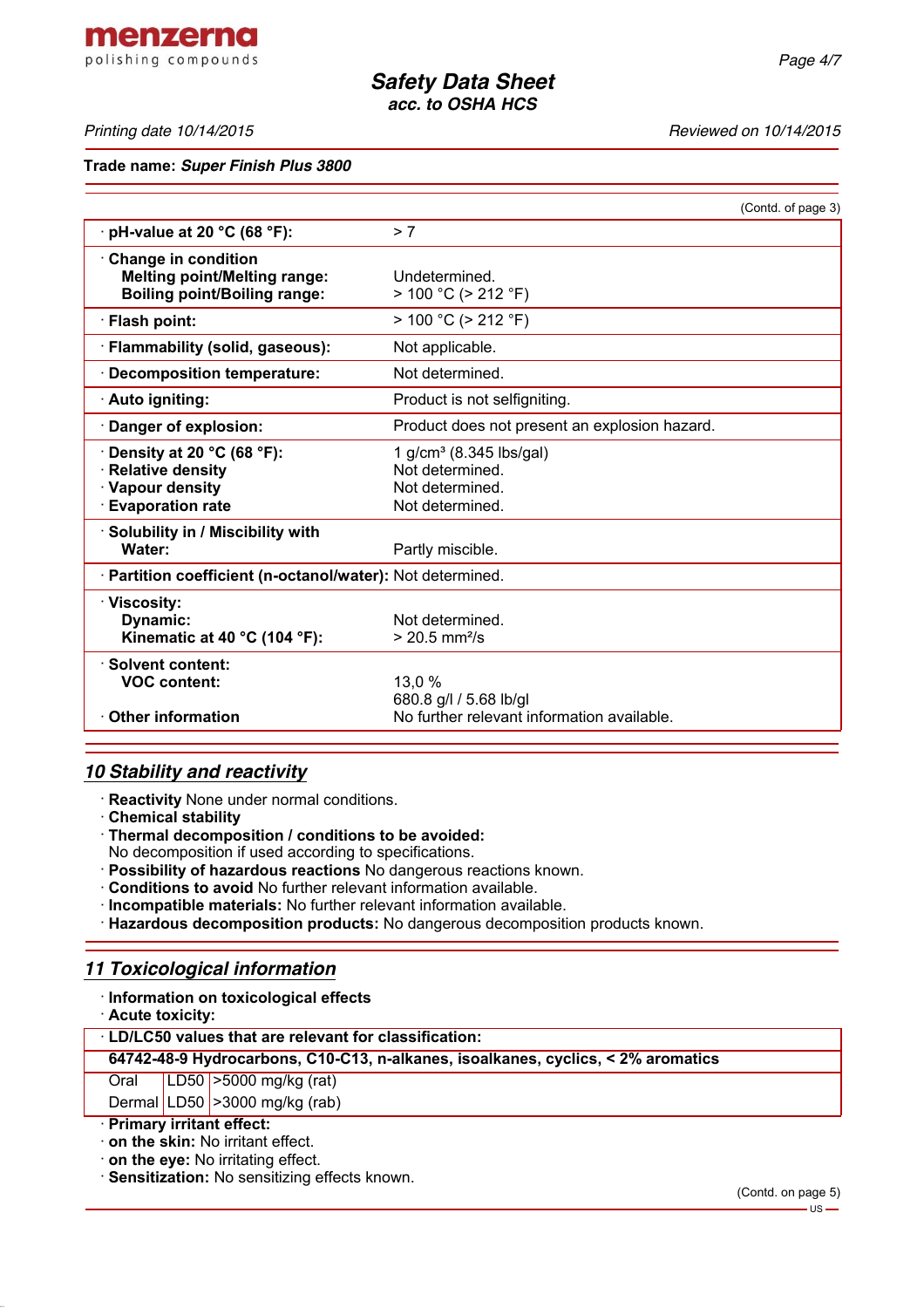menzerna polishing compounds

## *Printing date 10/14/2015 Reviewed on 10/14/2015*

## **Trade name:** *Super Finish Plus 3800*

(Contd. of page 4)

## · **Additional toxicological information:**

The product is not subject to classification according to internally approved calculation methods for preparations:

When used and handled according to specifications, the product does not have any harmful effects according to our experience and the information provided to us.

## · **OSHA-Ca (Occupational Safety & Health Administration)**

None of the ingredients is listed.

## *12 Ecological information*

## · **Toxicity**

- · **Aquatic toxicity:** No further relevant information available.
- · **Persistence and degradability** No further relevant information available.
- · **Behavior in environmental systems:**
- · **Bioaccumulative potential** No further relevant information available.
- · **Mobility in soil** No further relevant information available.
- · **Additional ecological information:**
- · **General notes:**

Do not allow undiluted product or large quantities of it to reach ground water, water course or sewage system.

## · **Results of PBT and vPvB assessment**

- · **PBT:** Not applicable.
- · **vPvB:** Not applicable.
- · **Other adverse effects** No further relevant information available.

# \* *13 Disposal considerations*

- · **Waste treatment methods**
- · **Recommendation:** Must be specially treated adhering to official regulations.
- · **Waste disposal key:**

Waste codes should be determined in consultation with the customer, supplier and disposal.

- · **Uncleaned packagings:**
- · **Recommendation:** Disposal must be made according to official regulations.
- · **Recommended cleansing agent:** Water, if necessary with cleansing agents.

# *14 Transport information*

| · UN-Number<br>· DOT, ADR, ADN, IMDG, IATA             | Void |                    |
|--------------------------------------------------------|------|--------------------|
| · UN proper shipping name<br>DOT, ADR, ADN, IMDG, IATA | Void |                    |
| · Transport hazard class(es)                           |      |                    |
| DOT, ADR, ADN, IMDG, IATA<br>· Class                   | Void |                    |
| · Packing group<br>· DOT, ADR, IMDG, IATA              | Void |                    |
| <b>Environmental hazards:</b><br>· Marine pollutant:   | No   |                    |
|                                                        |      | (Contd. on page 6) |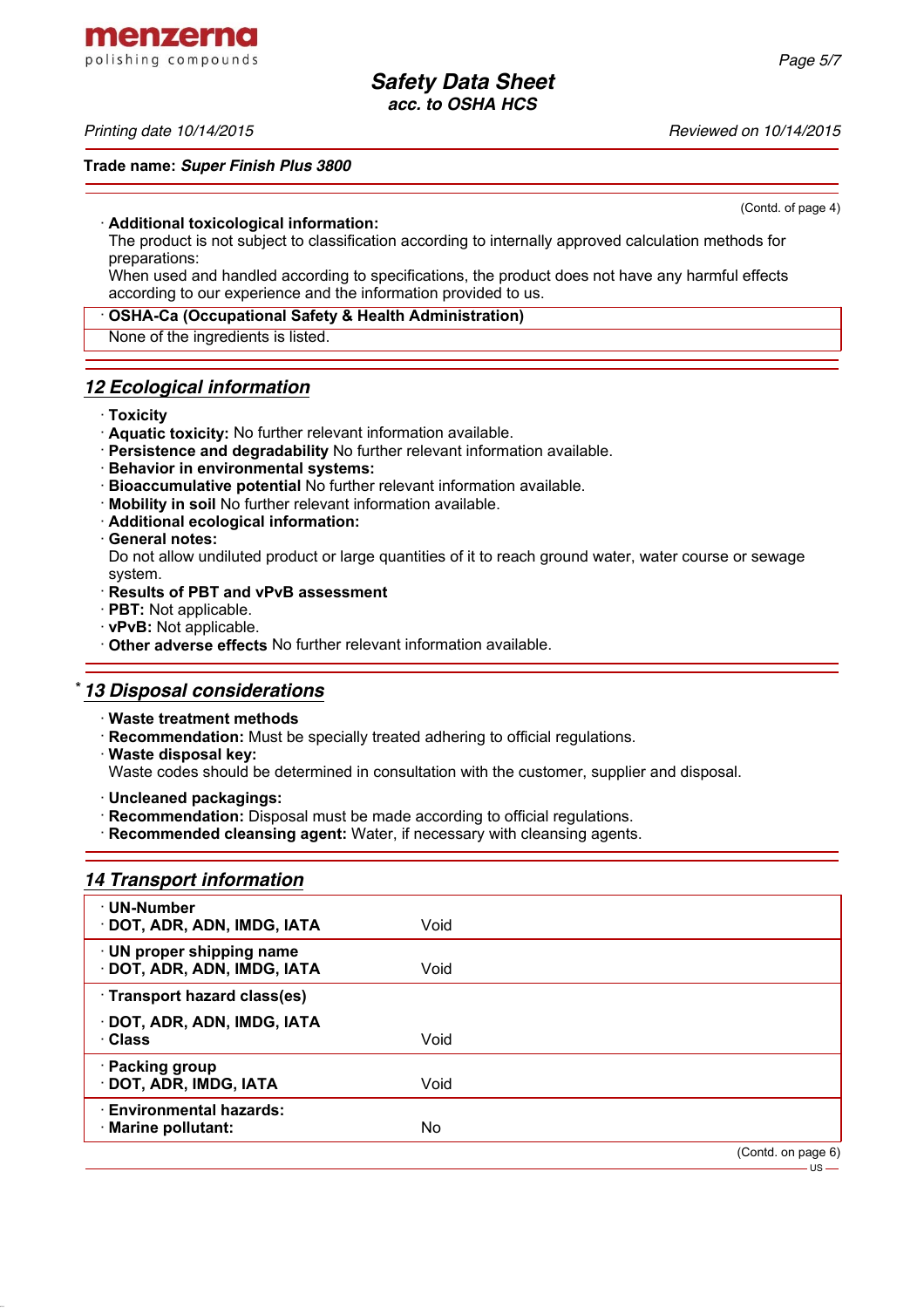menzerna polishing compounds

*Printing date 10/14/2015 Reviewed on 10/14/2015*

**Trade name:** *Super Finish Plus 3800*

|                                                                                     |                 | (Contd. of page 5) |
|-------------------------------------------------------------------------------------|-----------------|--------------------|
| · Special precautions for user                                                      | Not applicable. |                    |
| • Transport in bulk according to Annex II of<br><b>MARPOL73/78 and the IBC Code</b> | Not applicable. |                    |
| UN "Model Regulation":                                                              | Void            |                    |
|                                                                                     |                 |                    |

# \* *15 Regulatory information*

· **Safety, health and environmental regulations/legislation specific for the substance or mixture** Regulation 1907/2006/EC, REACH concerning the Registration, Evaluation, Authorisation and Restriction of Chemicals. Regulation 453/2010/EU, REACH as amended. Regulation 1272/2008/EC, on Classification, Labelling and Packaging of substances and mixtures. · **Sara** Section 355 (extremely hazardous substances): None of the ingredients is listed. · **Section 313 (Specific toxic chemical listings):** 1344-28-1 aluminium oxide · **TSCA (Toxic Substances Control Act):** All ingredients are listed. · **Proposition 65** · **Chemicals known to cause cancer:** None of the ingredients is listed. · **Chemicals known to cause reproductive toxicity for females:** None of the ingredients is listed. · **Chemicals known to cause reproductive toxicity for males:** None of the ingredients is listed. · **Chemicals known to cause developmental toxicity:** None of the ingredients is listed. · **Carcinogenic categories** · **EPA (Environmental Protection Agency)** None of the ingredients is listed.

· **TLV (Threshold Limit Value established by ACGIH)**

1344-28-1 aluminium oxide A4 and the A4 and the A4 and the A4 and the A4 and the A4 and the A4 and the A4 and the A4

· **NIOSH-Ca (National Institute for Occupational Safety and Health)**

None of the ingredients is listed.

· **GHS label elements** Void

· **Hazard pictograms** Void

· **Signal word** Void

· **Hazard statements** Void

· **National regulations:** Water hazard class 1 (Self-assessment): slightly hazardous for water.

· **Chemical safety assessment:** A Chemical Safety Assessment has not been carried out.

# *16 Other information*

This information is based on our present knowledge. However, this shall not constitute a guarantee for any specific product features and shall not establish a legally valid contractual relationship.